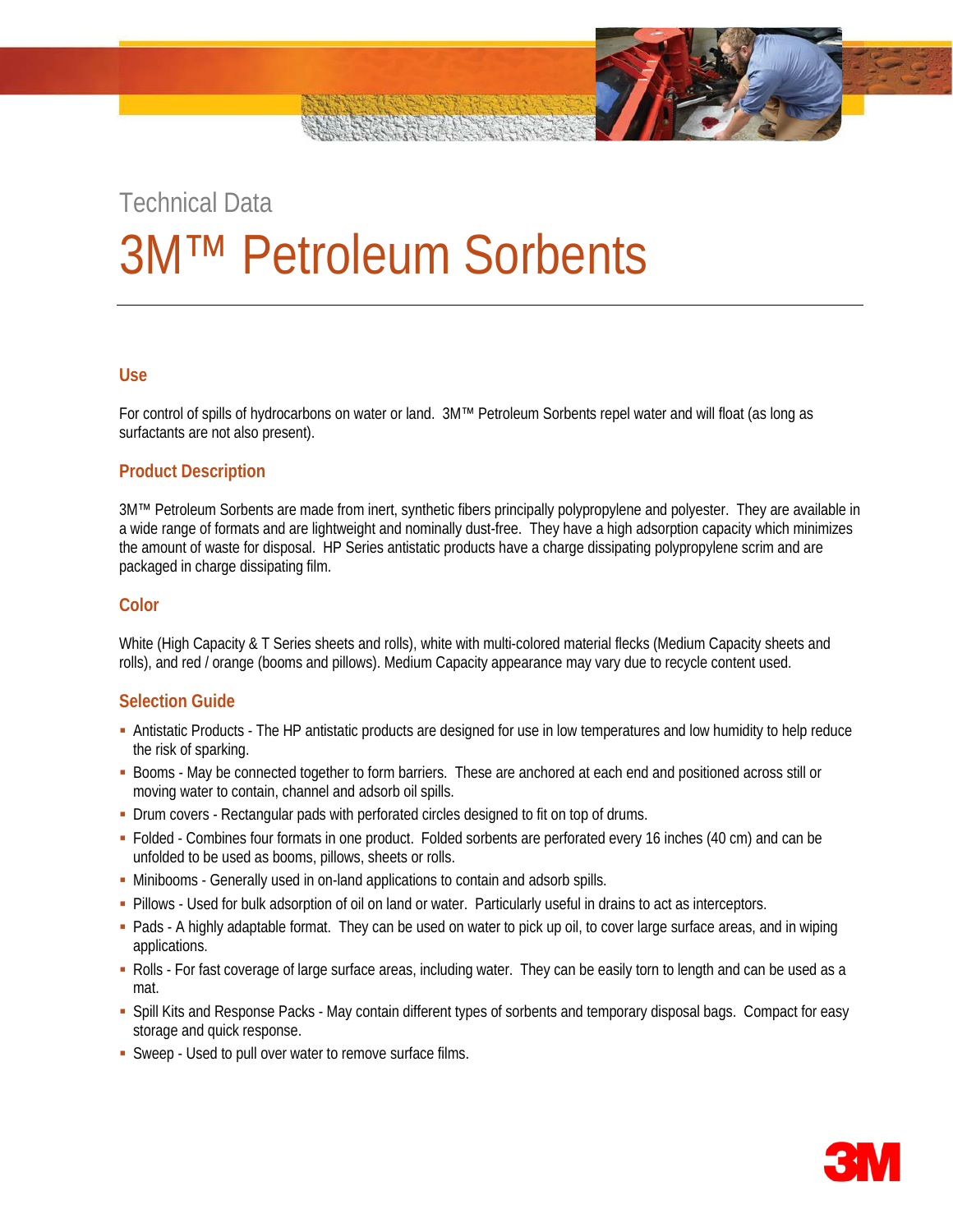# **Typical Liquids Adsorbed**

3M™ Petroleum Sorbents are suitable for adsorbing hydrocarbons and non-polar organic solvents, eg., oil, paraffin, diesel, benzene, alcohols, toluene, trichloroethane, esters and ethers.

#### **Limitations of Use**

3M recommends that a compatibility test with the liquid of interest be carried out prior to using the sorbent. For use in temperature over 60°C it is essential that such a compatibility test is made prior to use. Do not use on aqueous liquids or aggressive liquids, strong acids, caustic oxidizers or reactive chemicals. In particular there is a risk of degradation with the following: oleum, chlorosulfonic acid, liquid bromine, fuming nitric acid, chromic acid, sulfuric acid and hydrogen peroxide.

#### **Precautions**

3M™ Petroleum Sorbents may be used to adsorb hazardous materials. Adequate precautions should be taken when handling or storing hazardous / flammable materials and appropriate personal protective equipment should be worn. Users should be informed of the risks incurred in use, storage and disposal of sorbents containing hazardous materials.

# **Disposal**

Dispose of used sorbents only in accordance with local and national regulations for the materials adsorbed.

#### **Waste Minimization**

3M recommends that waste streams should be minimized wherever possible. 3M sorbents promote minimization by only being a small part of the total waste. In addition where laws allow, 3M™ Petroleum Sorbents can be disposed of by incineration yielding less than 0.2% ash (ASTM D-482). The high energy value of the sorbents is also favorable for incineration and waste-to-fuel systems.

#### **Sustainability**

High Capacity sorbents contain at least 25% recycled content by weight. Medium Capacity sorbents contain at least 50% recycled content by weight.

#### **Adsorption / Sorbency**

The sorbent capacity quoted in the table below is based on testing per ASTM F 726 "Standard Test Method for Sorbent Performance of Adsorbents." In brief, the sorbent samples were immersed in a "medium" density oil, drained and weighed. In the 1981 version of the standard, samples are immersed for a variable period of time in an attempt to make sure the sorbent is saturated. The sorbent is then drained horizontally. In the 2006 version of the standard, samples are immersed for 15 minutes and then most types are drained vertically. Capacity according to both versions of the standard is presented. **Data presented are nominal; there will be variability in sorbent performance.** Capacity and speed of adsorption will differ depending on the liquid's polarity, surface tension and viscosity. Ambient temperature may also affect results. Therefore, results will vary by application.

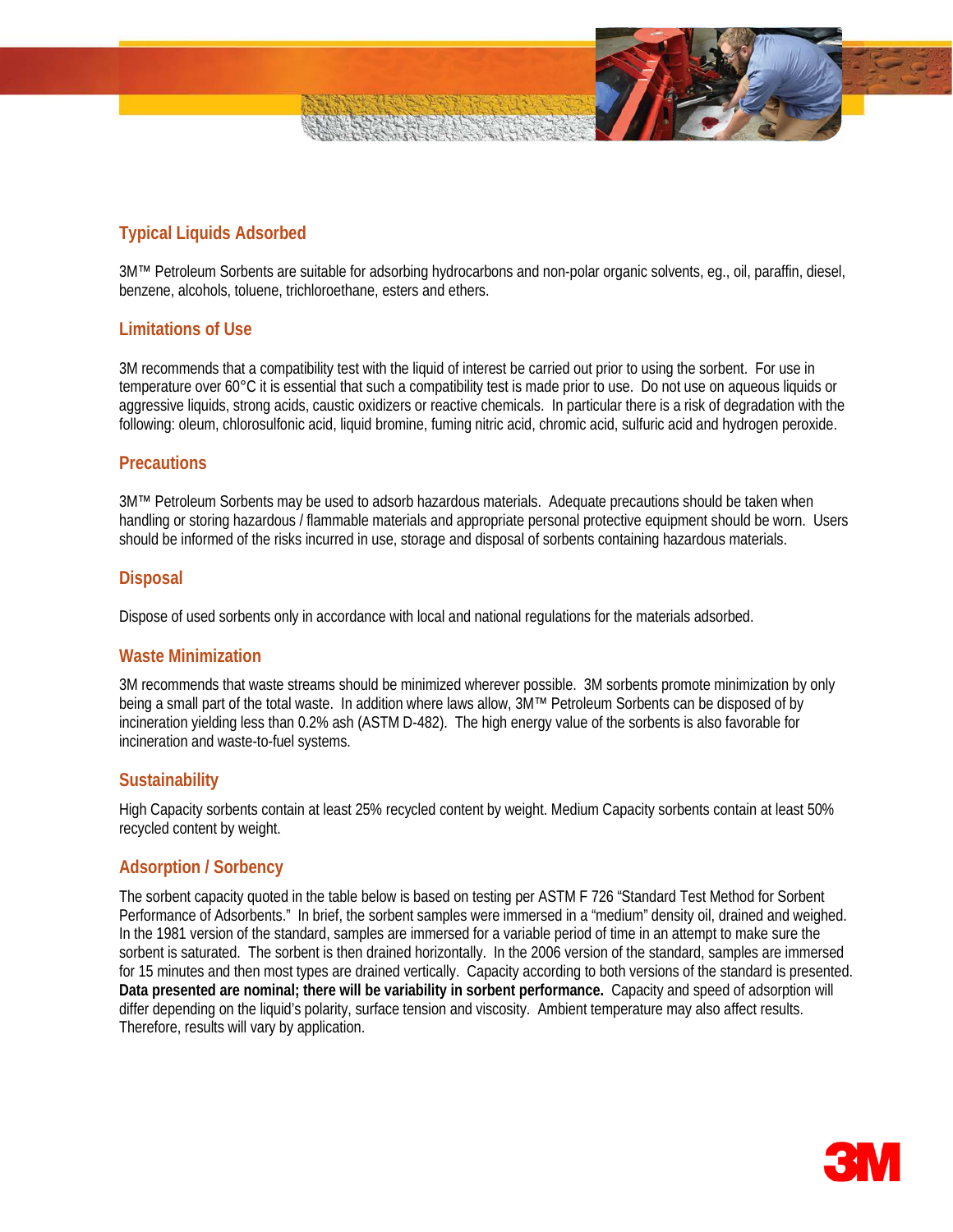**Product Number Size Number / Case Shipping Case Weight lb (kg) Nominal capacity per case ASTM F 726-81 gallons (liters) Nominal capacity per case ASTM F 726-06 gallons (liters) Pads** HP -156 high capacity 17 in x 19 in  $(43 \text{ cm} \times 48 \text{ cm})$  100 9 (4.1) 37.5 (142) 26 (98) HP -157 high capacity 34 in x 38 in  $(86 \text{ cm} \times 96 \text{ cm})$  50 17 (7.7) 75 (280) 51 (193) HP -255 high capacity 17 in x 19 in  $(43 \text{ cm} \times 48 \text{ cm})$  50 9 (4.1) 33 (120) 19 (72) HP -556 high capacity static resistant 17 in x 19 in  $(43 \text{ cm} \times 48 \text{ cm})$  100 9 (4.1) 37.5 (142) 26 (98) HP -557 high capacity static resistant 34 in x 38 in  $(86 \text{ cm} \times 96 \text{ cm})$  50 17 (7.7) 75 (280) 52 (196) **MCP** medium capacity 15 in x 17 in  $(38 \text{ cm} \times 43 \text{ cm})$  100 6 (2.8) 18 (68) 13.5 (51) T-151 17 in x 19 in  $(43 \text{ cm} \times 48 \text{ cm})$  200 21 (9.5) 43.5 (165) 36 (135) T-156 17 x 19 in  $(43 \text{ cm} \times 48 \text{ cm})$  100 22 (10.0) 40.5 (153) 33 (125)  $T-157$ 34 in x 38 in  $(86 \text{ cm} \times 96 \text{ cm})$  50 40 (18.2) 81 (310) 66 (250) **Rolls** HP -100 high capacity 38 in x 144 ft (96 cm x 44 m) 1 18 (8.2) 73 (280) 52 (196) HP -500 high capacity static resistant 38 in x 144 ft (96 cm x 44 m) 1 18 (8.2) 73 (280) 53 (199) **MCP** medium capacity 15 in x 150 ft (38 cm x 45 m) 1  $7 (3.1)$  19 (72) 14 (53) MCP medium capacity 25 in x 150 ft (63 cm x 45 m) 1 11 (5.1) 30 (114) 22 (83) T-100 38 in x 144 ft (96 cm x 44 m) 1 40 (18.2) 84 (320) 67 (254) T 19 in x 144 ft (48 cm x 44 m) 1 20 (9.1) 42 (160) 34 (127)

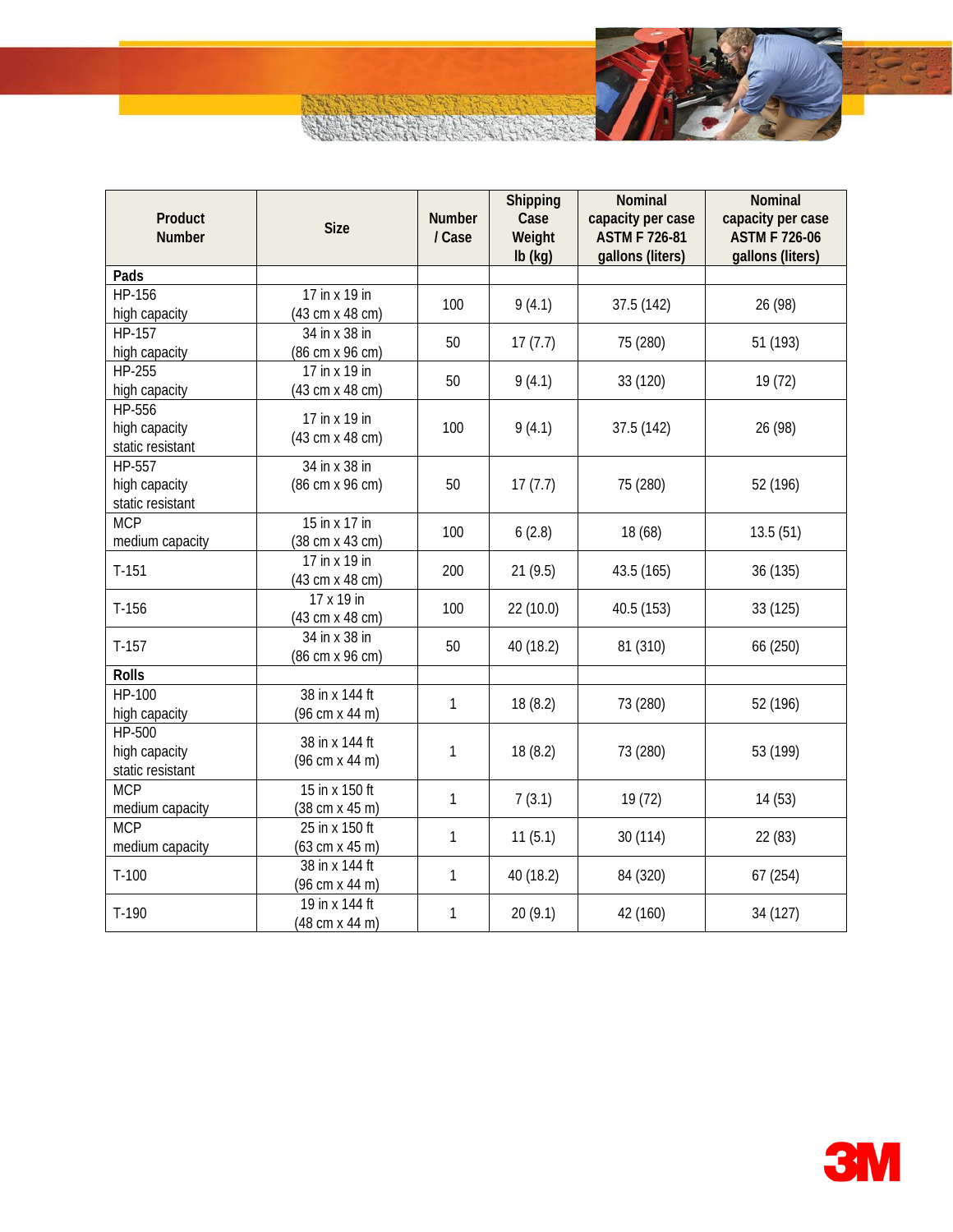**Product Number**  $\begin{array}{|c|c|c|c|}\n\hline\n\end{array}$  **Size**  $\begin{array}{|c|c|c|c|}\n\hline\n\end{array}$  **Number** / **Case Shipping Case Weight lb (kg) Nominal capacity per case ASTM F 726-81 gallons (liters) Nominal capacity per case ASTM F 726-06 gallons (liters) Booms** T-270 8 in diameter x 10 ft  $(20 \text{ cm diameter x } 3 \text{ m})$  4 55 (25.0) 80 (300) 54 (204) Not fully saturated after 15 minute test T-280 Two side-by-side 4 in diameter x 10 ft (10 cm diameter x 3 m) 4 28 (12.7) 40 (150) 27 (102) Extrapolated from T-270 testing. Not fully saturated after 15 minute test. **Drum Cover** P-DC22DD high capacity 26 in x 26 in 26 in x 26 in  $(66 \text{ cm} \times 66 \text{ cm})$  25  $(5(2.3)$  19 (72) 13 (48) **Folded** P-FL550DD high capacity 5 in x 50 ft  $(12 \text{ cm x 15 m})$  3 14 (6.4) 31.5 (120) 26 (98) **Minibooms**  $T-4$  3 in diameter x 4 ft  $(7.5 \text{ cm diameter x } 121 \text{ cm})$  12 13 (5.9) 12 12 (45) 13 (49)  $T-8$  4 in diameter x 8 ft  $(7.5 \text{ cm diameter x } 243 \text{ cm})$  6 13 (5.9) 12 (45) 13 (49) T-12 4 in diameter x 12 ft 4 in diameter x 12 it<br>
(7.5 cm diameter x 365 cm)  $4 \mid 13(5.9) \mid 12(45) \mid 13(49)$ **Pillows** T-30 mini-pillow 7 in x 15 in  $(17 \text{ cm x } 38 \text{ cm})$  16 7 (3.2) 8 (30) 9 (34)  $T-240$  5 in x 14 in x 38 in  $(12 \text{ cm} \times 35 \text{ cm} \times 96 \text{ cm})$  10 28 (12.7) 35 (130) 41 (155) <sup>29026</sup> 7 in x 15 in  $(17 \text{ cm} \times 38 \text{ cm})$  16 7 (3.2) 8 (30) 9 (34) **Sweep** T-126 21 in x 100 ft  $(53 \text{ cm x } 30 \text{ m})$  1 15 (6.8) 25 (95) 16 (61) **Spill Kits**  P-SKFL5 P-SKFL5 P-SKFL5 P-SKFL5 (7.9 m) 3 rolls  $(3.4)$  15 (57) 13 (50) P-SKFL31 P-FL550DD  $\frac{HP-156}{T-4}$ 2 rolls<br>30 pads  $\frac{210}{30}$  pads 18 (8.1) 31 (117) 25 (93) SRP-Petro HP-156 9 mbms 15 pads 13 (5.8) 12 (45) 15 (56)